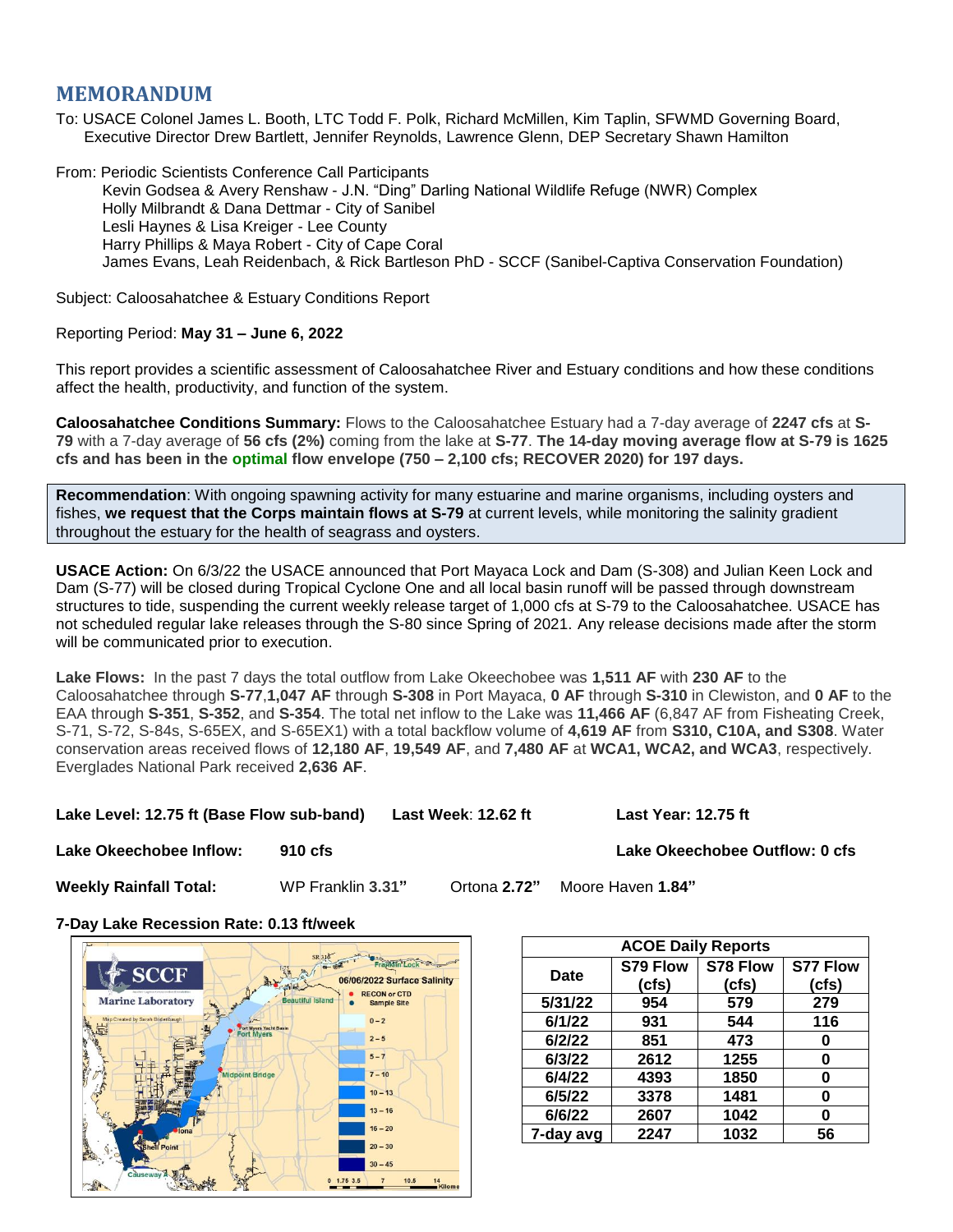#### **Caloosahatchee Estuary Page 2 of 3**



| <b>Light Penetration</b> |                   |                                |                  |                                |  |  |  |
|--------------------------|-------------------|--------------------------------|------------------|--------------------------------|--|--|--|
| <b>Site</b>              | 25% Iz            | <b>Target</b><br><b>Values</b> | <b>Turbidity</b> | <b>Target</b><br><b>Values</b> |  |  |  |
|                          | meters            |                                | <b>NTU</b>       |                                |  |  |  |
| <b>Fort Myers</b>        | <b>ND</b>         | > 1                            | <b>ND</b>        | < 18                           |  |  |  |
| <b>Shell Point</b>       | $1.58^\circ$      | >2.2                           | 1.6              | < 18                           |  |  |  |
| Causeway                 | 1.77 <sup>c</sup> | > 2.2                          | 0.8              | < 5                            |  |  |  |

*25% Iz is the depth (z) where irradiance (I) is 25% of surface irradiance. Target values indicate the depth of light penetration needed for healthy seagrass.* m measured, c calculated

**Cyanobacteria Status:** On 6/7/22 sampling for cyanobacteria by the Lee County Environmental Lab reported **moderately abundant** *Microcystis, Dolichospermum* and cyanobacterial filaments at the **Alva Boat Ramp** with some specks and accumulation on the ramp. *Microcystis*, *Dolichospermum*, and cyanobacterial filaments were **present** upstream of the **Franklin Locks** as with slight accumulation along the lock. *Dolichospermum* and cyanobacterial filaments were **present** at **North Shore Park** with some specks visible.

**Upper Estuary Conditions:** The 30-day average surface salinity at the Fort Myers Yacht Basin was 5.5 psu, within the suitable range for tape grass. The dissolved oxygen concentration dropped into the hypoxic range at Beautiful Island daily.

**Lower Estuary Conditions:** The average salinity at Shell Point RECON was 26 psu, within the optimal range for seagrasses and oysters.

| <b>Monitor Site</b>           | Salinity (psu) <sup>a</sup><br>[previous week] | Diss $O2$<br>$(mg/L)^b$ | <b>FDOM</b><br>(qsde) <sup>c</sup> | Chlorophyll<br>$(\mu g/L)^d$ |
|-------------------------------|------------------------------------------------|-------------------------|------------------------------------|------------------------------|
| <b>Beautiful Island</b>       | $0.3 - 1.3$ [0.6 - 1.6]<br>$1.9 - 6.9$<br>205  |                         |                                    |                              |
| <b>Fort Myers Yacht Basin</b> | $1.6 - 6.5$ [3.8 - 7.0]                        | -------                 | 173                                | -------                      |
| <b>Shell Point</b>            | $13 - 34$ [21 - 34]                            | $4.1 - 7.1$             | 68.5                               | 3.0                          |
| <b>McIntyre Creek</b>         | $19.4 - 33.2$ [32.7 - 35.0]                    | $3.3 - 12.3$            |                                    | -------                      |
| <b>Tarpon Bay</b>             | $26.5 - 34.8$ [31.6 - 34.6]                    | $4.4 - 9.5$             |                                    | -------                      |
| <b>Wulfert Flats</b>          | -------                                        |                         |                                    |                              |

#### **Water Quality Conditions**

**Red values are outside of the preferred range.**

**<sup>a</sup> Salinity target values: BI < 5, FM < 10, SP = 10 – 30**

**<sup>b</sup> Dissolved O<sup>2</sup> target values: all sites > 4**

**<sup>c</sup> FDOM target values: BI < 70, FM < 70, SP < 11**

**<sup>d</sup> Chlorophyll target values: BI < 11, FM < 11, SP < 11** 

**<sup>s</sup> Single sonde lower and surface layer or surface grab lab measurement**

**------- no data**

**Red Tide:** On 6/3/22, the FWC reported that the red tide organism, *Karenia brevis* was observed at background concentrations in Lee County and offshore of Collier County.

**Wildlife Impacts:** In the past week (5/31 – 6/6), the CROW wildlife hospital on Sanibel received 3 toxicosis patients: 1 double crested cormorant (died), 1 laughing gull (still at CROW), and 1 roseate spoonbill (still at CROW).

**Shellfish Advisory:** Shellfish harvest area **#6222/6232 Pine Island Sound Section 2 and 3 Shellfish Harvest Area (Matlacha Pass)** was **CLOSED** by the Florida Department of Agriculture and Consumer Services as of **6/4/22 due to excessive rainfall** based on operating procedures in Chapter 5L-1.003 (1), Florida Administrative Code.